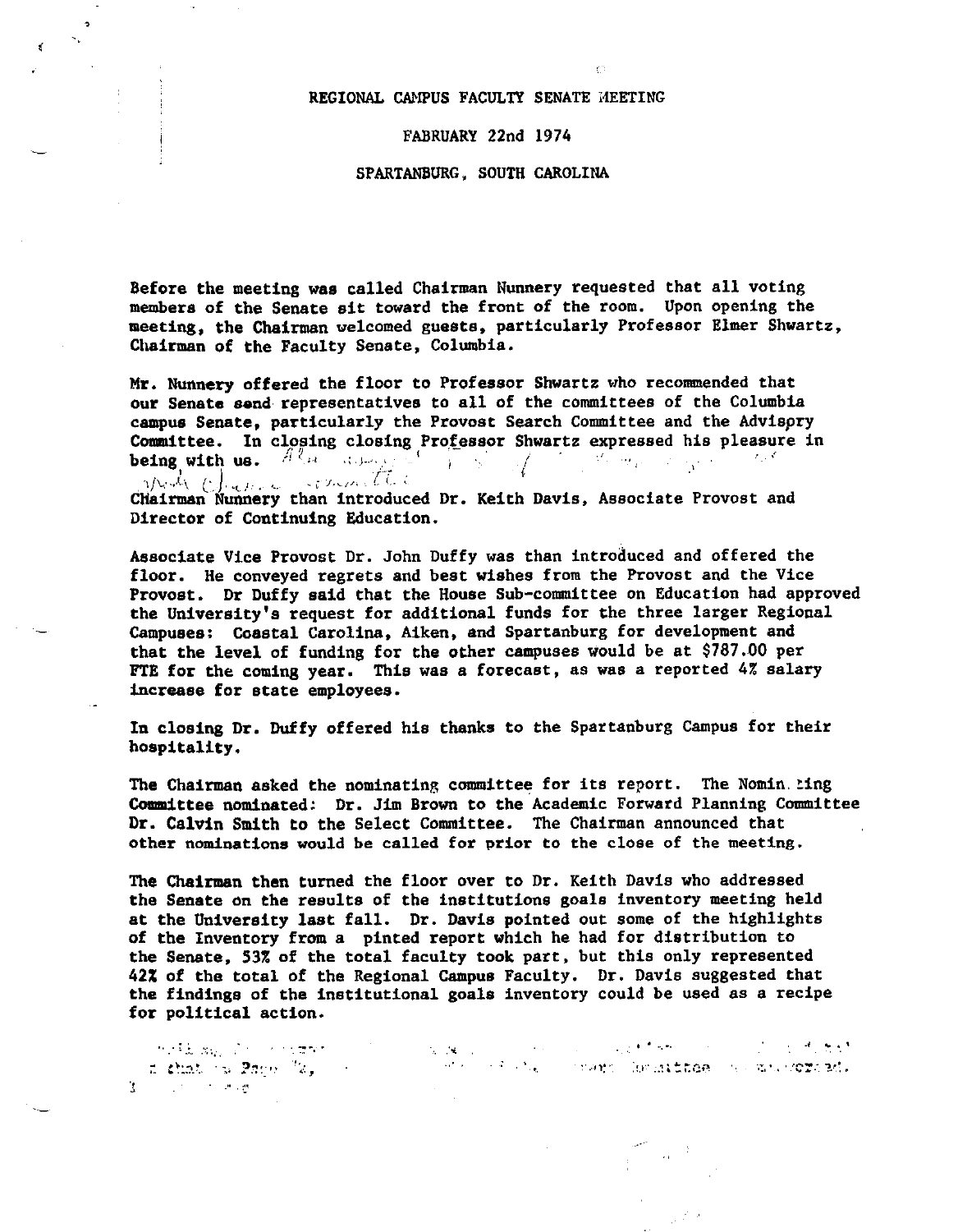On calling for approval of the minutes of the last meeting, Mr. Stein pointed out that on page #2, the third motion of the Welfare Committee was misworded. It should read:

"That minimum annual faculty salary raises be given to those faculty members whose duties have not changed based on the cost of living index furnished by the federal government and that additional sums be considered for merit raises"

Rather than

"The cost of living increases for faculty whose duties have not changed be provided and that additional sums be given for merit **raises."** 

The correction was approved and so were the minutes.

The Chairman than called on the Chairman of the Courses and Curriculum Committee. First, as a matter of information it was announced there is no limit to the number of courses or hours a student may take at a Regional campus.

Dr. Duffy cautioned the Senate that the students should not be abused by being loaded down with electives at Regional Campuses that will not count **toward a** degree.

Dr. Brown replied that it was not the committees intention in reporting this information to encourage such action.

A second item of information was that the present grading system is in need of re-evaluation and a committee on main campus is studying the system.

Thirdly, the Curriculum Committee suggested that the Comittee Structure of the Senate be reivsed and that this be placed on the agenda of the next faculty meeting. The re-structuring suggested by the Course and Curriculum Committee would call for a Financial Concerns Committee, a Rights and Responsibilities Committee, and Administrative Assistance Committee.

ties Committee, and *a*<br>() here it is a remain  $c$ . The Chairman of the Library Committee than made the report of that committee.

It was moved that Dr. Duffy solicit from Dr. Toombs a statement of policy, authority, and retionsle regarding Regional Campus use of main campus libraries.

 $\bigcap$ 

The motion passed.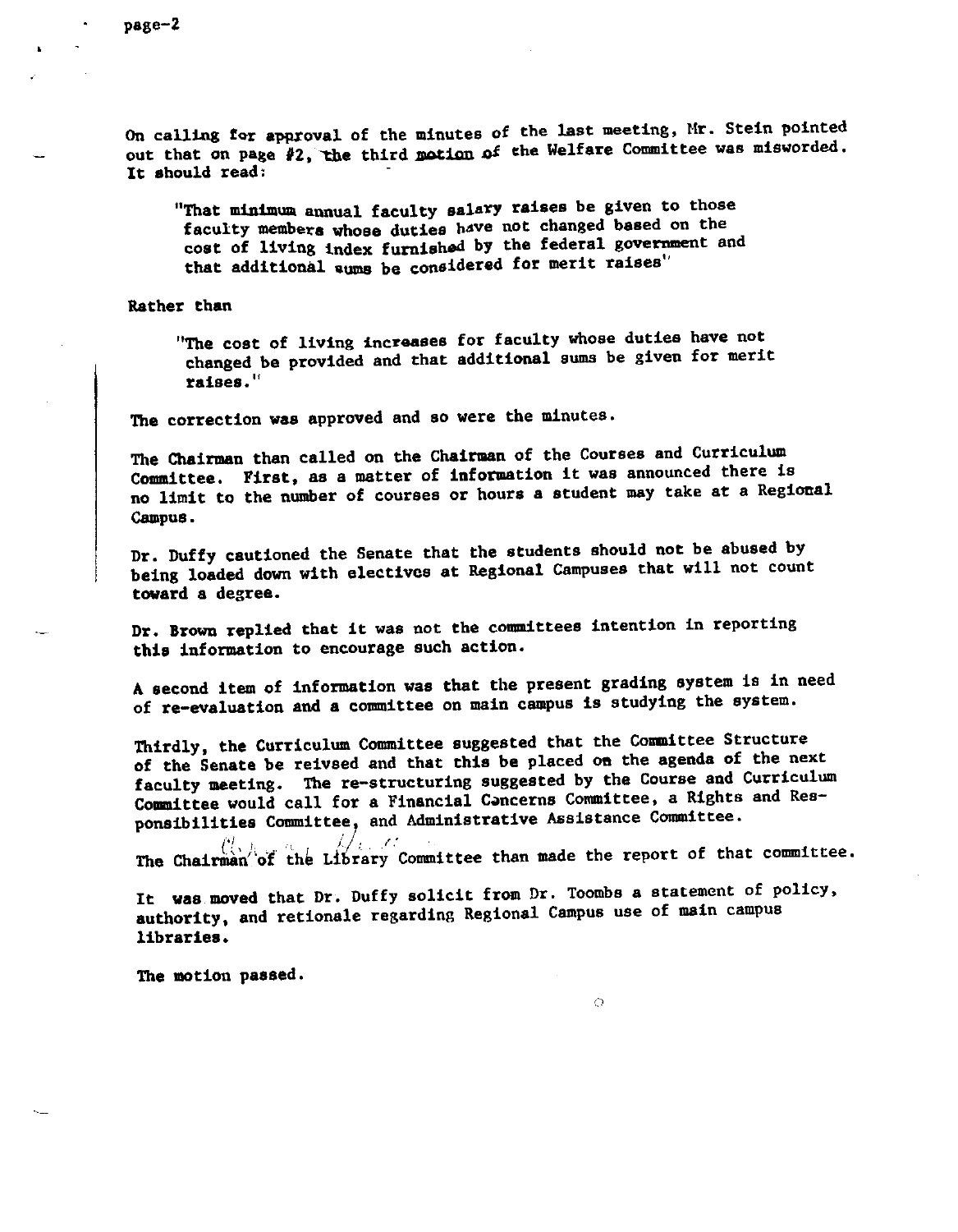Mr. Stine stated that in as much as some members of committees have expressed their opinion that they really don't know what their responsibilies are and why they are in existence, the following motion is made:

and it is a faithful for why the same of part to

That the Chair person of the Regional Campus Faculty Senate evaluate and establish the responsibilities of each major committee and that these responsibilities be published and distributed to each Faculty Senate member, starting with the next administration.

The motion was tabled.

Dr. Brown, our representative to the main campus Faculty Senate Courses and Curriculum Committee reported: That he was welcomed and listened to by the members of the committee but that their business had little direct bearing on the Regional Campuses. Dr. Keith Davis pointed out that **die**  new courses can originate outside of a specific department such as University 101. This, however, referred to courses of a cross-disciplinary nature.

Report of Chairman: Mr. Nunnery pointed out differences in the operation of the General Studies Department on Main campus and the Regional Campuses. Change in grading scale seems eminant in General Studies also. Mr. Nunnery also noted that we are gaining representation on committees of value on the main campus. Mr. Nunnery read a letter he wrote to Dr. Patterson requesting representation on the Committee for the Restructure and Reorganization of the University. He then read a letter of reply for T.E. Marchant Chairman of the Board of Trustees requesting that he, Jimmi Nunnery, serve as the Senates representative to the committee.

# -Unfinished Business-

The Aiken delegation submitted a motion, a proposed amendment to the Regional Campus Faculty Manual, page 16-2-b. The amendment reads: shall be elected to serve for a two or three year term. Approximately  $1/3$  or  $1/2$  cf the aenatorsnshall'be elected on alternate years to permit continuity. No senator shall serve more than one term in succession"

 $\Box$  . An internal  $\Box$  . The second second second second second second second second second second second second second second second second second second second second second second second second second second second se ..,. '•· :-.-.

After considerable discussion, the motion for ammendment of the Manual was defeated.